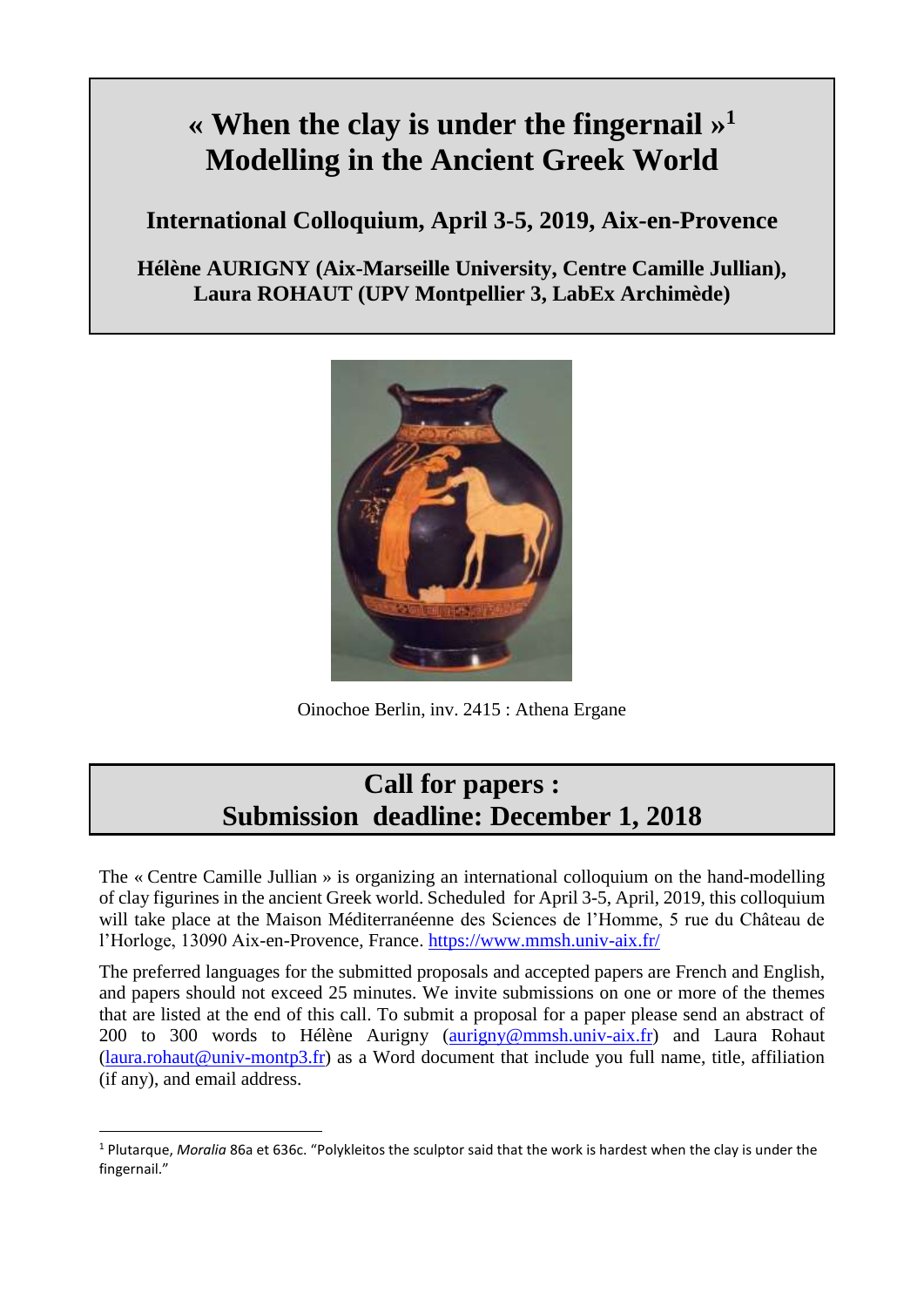Accommodation and meal expenses in Aix during the colloquium will be covered by the Colloquium, but participants must pay their own travel expenses. Final participants will be notified in January 2019.

# **Orientation of the Colloquium**

Moulding techniques and their consequences on the organization of systems of production for Greek figurative terracottas, among other artefacts, have been the object of study for the last 70 years or so. But rarely are systematic coroplastic analyses focused on hand modelling. While modelled artefacts often have been examined within the context of larger coroplastic corpora, these artefacts appear to have been dismissed as unworthy of further comment in most of these corpora. The hand modelling of figurative terracottas has been associated predominately with the Archaic period, but this technique does not disappear entirely with the introduction and widespread use of the mould.

#### **Modelling, the basic technical stage?**

This relative lack of visibility in the bibliography for coroplastic studies is not unrelated to the status of hand-made figurines, compared to their mould-made counterparts, since they are often considered as belonging to a less advanced stage of production before the invention of the mould and its complex techniques. However, we can assert that modelling did not disappear when moulding techniques became common, and that hand-made figurines still existed in the Hellenistic and Roman Imperial periods.

The manipulation of clay by hand for image making is a technique that is so ancient that it appears in the creation mythology of a number of civilizations. The first man was created from clay, according to the Bible, and Pausanias (10, 4, 4) tells us that Prometheus modelled the first man from clay. In all these traditions the divine modellers can be considered the first *coroplastes*.

Hand modelling was the first step in the process of creation for moulded figurines, since it was used to manipulate and form a clay image, or prototype, from which one or several moulds were made for mass production. It is important to keep in mind that hand modelled figurines also could be mass produced, not only in the Archaic period, but, as is demonstrated by several sets of Classical and Hellenistic figurines, could be manufactured in large quantities for votive uses in later Greek contexts.

#### **Techniques of modelling and objects**

Hand modelling in clay is a simple technique. But this seeming simplicity also tends to obscure the countless possibilities for experimentation and combination with other techniques. Thus, modelling is used in combination with moulding to make figurines for which only the head is mould made; modelling can also be used in combination with wheel-made elements. It is this wide range of possibilities that this colloquium aims to explore.

Within this context, the focus is on the Greek world, including figurines, reliefs, ceramics with hand-modelled decoration, architectural models, or even large clay statues, in order to explore their inherent technical characteristics.

#### **A broad Mediterranean perspective**

The study of modelling in the ancient Greek world can best be viewed within a broad geographical framework such as is offered by the Mediterranean world. Indeed, the study of regional traditions makes it possible to highlight the persistence and diffusion of certain creative processes within different contexts and to question the notion of style. Nevertheless, hand modelling, which by definition does not belong within a mechanically reproducible system, is a technique that yields products created for local use. One can gain an informative perspective in the understanding of this production and its diffusion on a regional level. Particularly interesting are examples from the